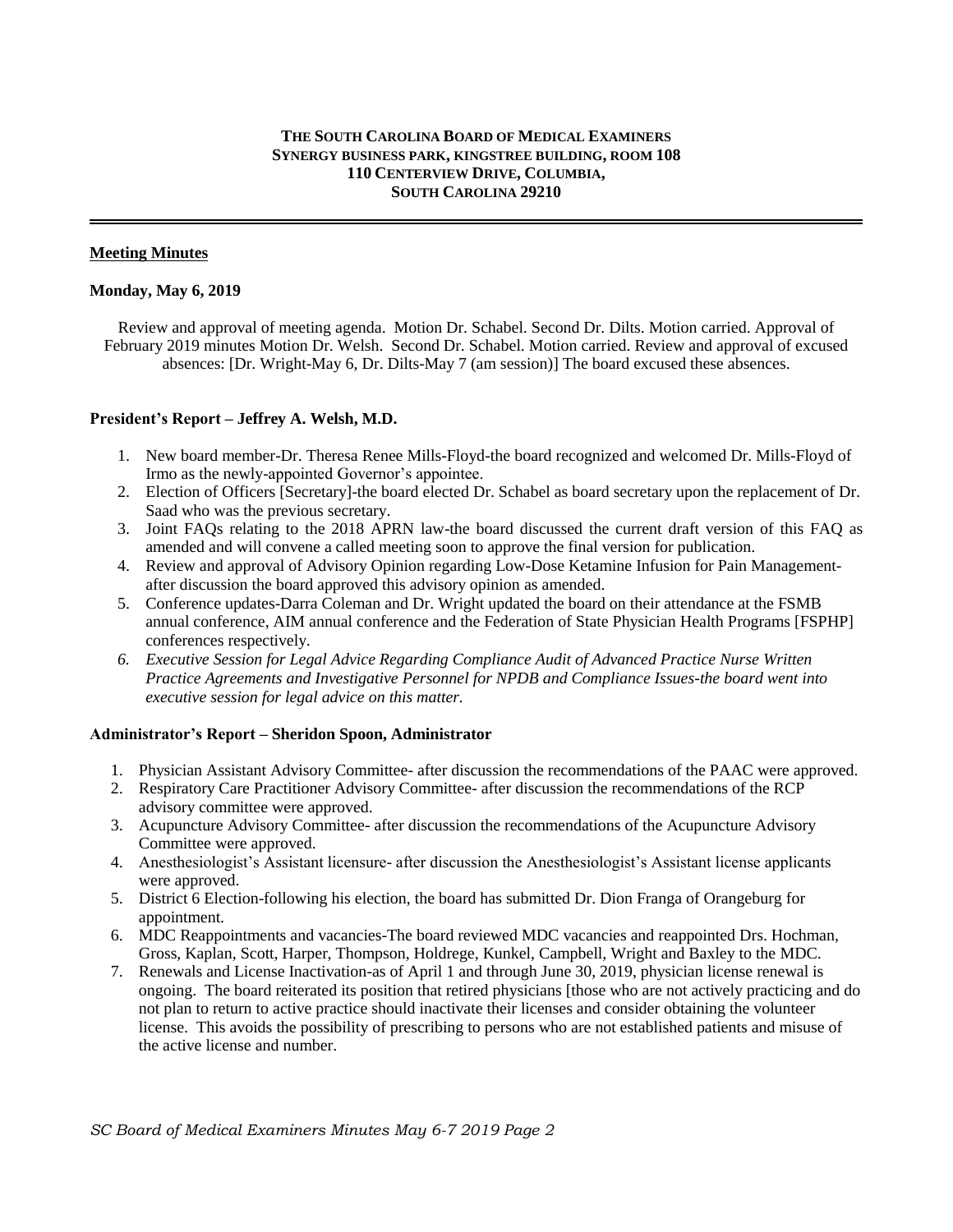## **Legislative Update, Holly Beeson, Katie Phillips, LLR, Office of Communications and Governmental Affairs**

Holly Beeson and Katie Phillips updated the board on bills of interest to the board including the JUA bill, Physician Assistant practice act [S132], the APRN 'clean-up' legislation, a bill to license genetic counselors and the Interstate Medical Licensure Compact.

## **BOOKER, Edward H., Jr. M.D. 2013-27, MOA [Closed Hearing]**

Public reprimand. \$800 investigative costs and completion of a board-approved recordkeeping course within six months of the effective date of the order. Motion Dr. Schabel. Second Dr. Januchowski. Motion carried.

## **BOOKER, Edward H. Sr., M.D. 2013-25, MOA [Closed Hearing]**

Public reprimand. \$700 in investigative costs, and completion of a recordkeeping course within six months of the effective date of the order. Motion Dr. Schabel. Second Dr. Cook. Motion carried.

#### **MOA [Closed Hearing]**

Private reprimand. Continued compliance with RPP. Respondent may not request release from RPP for a minimum of five years. May continue application process for permanent license. Motion Dr. Schabel. Second Dr. Dilts. Motion carried.

#### **Stipulations of Fact**

Dismissal. Motion Dr. Schabel. Second Dr. Chow. Motion carried.

#### **MAGNANI, Robin B., M.D., Applicant for Licensure [Closed Hearing]**

Approved for licensure without condition. Motion Dr. Welsh. Second Dr. Schabel. Motion carried.

#### **Petition for Release from terms and conditions [Closed Hearing]**

Petitioner is released from the prior monitoring agreement with RPP with the condition of enrollment in the RPP Senior Program. Must maintain Senior Program commitment for a total of five years from last positive test. Motion Dr. Schabel. Second Dr. Cook. Motion carried.

Following a call for public comment, the board was in recess until Tuesday, May 7, 2019.

#### **Tuesday, May 7, 2019**

## **Office of Disciplinary Counsel and Office of Investigations and Enforcement Report Pat Hanks, Office of Disciplinary Counsel, Gregg Hinson, Office of Investigations and Enforcement**

In addition to the case statistics and training received by OIE staff, there were 56 Dismissals, 28 Letters of Caution, 23 Formal Complaints and 1 Order to Cease and Desist.

Motion to accept Dismissals-Motion by Dr. Schabel. Second by Dr. Wright. Motion carried. Motion to accept Letters of Caution- Motion by Dr. Wright. Second by Dr.Schabel. Motion carried. Motion to accept Formal Complaints- Motion by Dr. Cook. Second by Dr. Schabel. Motion carried. Motion to accept Order to Cease and Desist Motion by Dr. Cook. Second by Dr. Schabel. Motion carried.

#### **MOA**

Dismissal. Motion Dr. Schabel. Second Dr. Dilts. Motion carried.

#### **MOA**

Letter of Caution. Motion Dr. Schabel. Second Dr. Dilts. Motion carried.

#### **MOA**

Private Reprimand. \$1,000 civil penalty and \$60 in investigative costs due six months from the effective date of the order. Motion Dr. Schabel. Second Dr. Cook. Motion carried.

#### **MOA**

Letter of Caution. Motion Dr. Schabel. Second Dr. Wright. Motion carried.